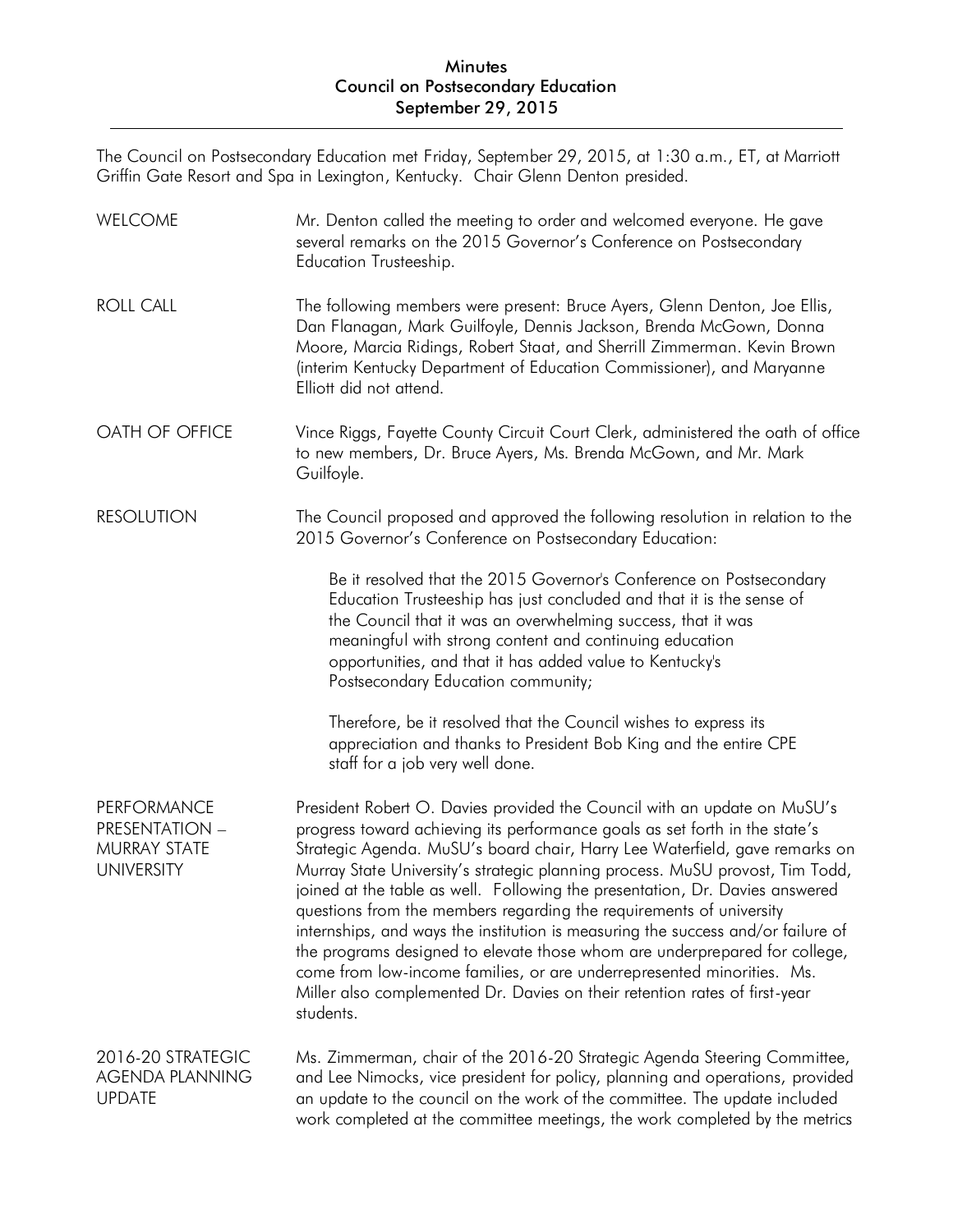|                                                                             | advisory committee, and the work still left to be done. The Steering<br>Committee expects to present the Council with a draft of the plan at the<br>November 13, 2015 meeting, and be voted on by the Council at the February<br>12, 2016 meeting.                                                                                                                                                                                                                                                                                                                                                                                                                                                                                                                                                                                                                                                                                                                                                                 |
|-----------------------------------------------------------------------------|--------------------------------------------------------------------------------------------------------------------------------------------------------------------------------------------------------------------------------------------------------------------------------------------------------------------------------------------------------------------------------------------------------------------------------------------------------------------------------------------------------------------------------------------------------------------------------------------------------------------------------------------------------------------------------------------------------------------------------------------------------------------------------------------------------------------------------------------------------------------------------------------------------------------------------------------------------------------------------------------------------------------|
| PERFORMANCE<br>PRESENTATION -<br><b>MOREHEAD STATE</b><br><b>UNIVERSITY</b> | President Wayne Andrews provided the Council with an update on MoSU's<br>progress toward achieving its performance goals as set forth in the state's<br>Strategic Agenda. Jill Ratliff, MoSU's Assistant Vice President for Academic<br>Affairs/Institutional Effectiveness was also at the table. Following the<br>presentation, Dr. Andrews answered questions from the members regarding<br>how the early college program has impacted their six-year graduation rate.<br>Mr. King complemented MoSU on its diminishing gap of graduation rates for<br>underrepresented minorities.                                                                                                                                                                                                                                                                                                                                                                                                                             |
| <b>APPROVAL OF</b><br><b>MINUTES</b>                                        | The minutes of the June 12, 2015 meeting were approved as distributed.                                                                                                                                                                                                                                                                                                                                                                                                                                                                                                                                                                                                                                                                                                                                                                                                                                                                                                                                             |
| <b>ACTION: 2015-16</b><br><b>AGENCY OPERATING</b><br><b>BUDGET</b>          | Mr. Shaun McKiernan, CPE's senior associate of budget and finance, and Dr. Bill<br>Payne, associate vice president for budget and finance, presented the staff<br>recommendation that the council approve the 2015-16 CPE Agency Operating<br>Budget. The enacted 2014-16 biennial budget (HB 235) called for a 5%<br>reduction in General Fund support for most of CPE, as it did for most state<br>agencies. The Council's total agency budget includes sources of revenue other<br>than state General Fund, including tobacco settlement funds, cigarette tax<br>revenue, trust funds, federal funds, and agency receipts. From an accounting and<br>budgetary perspective, these funds are channeled through the Council to the<br>appropriate institutions and organizations. Council staff proposed an FY 2015-<br>16 total agency operating budget as follows: Operations, 7M; Kentucky Adult<br>Education programs, 18.6M, Statewide Educational Programs and Services,<br>17.3M, and Debt Service, 28.5M. |
|                                                                             | MOTION: Mr. Miller moved that Council approve the 2015-16 CPE Agency<br>Operating Budget be approved as presented. Dr. Staat seconded the motion.                                                                                                                                                                                                                                                                                                                                                                                                                                                                                                                                                                                                                                                                                                                                                                                                                                                                  |
|                                                                             | VOTE: The motion passed.                                                                                                                                                                                                                                                                                                                                                                                                                                                                                                                                                                                                                                                                                                                                                                                                                                                                                                                                                                                           |
| <b>CAPITAL PROJECT</b><br><b>REQUESTS</b>                                   | The CPE has statutory responsibility to review and approve public college and<br>university capital projects costing \$600,000 or more and equipment items<br>costing \$200,000 or more, regardless of fund source, that have been<br>approved by an institution's governing board. During the interim, capital<br>projects are evaluated under KRS 45.760 (6), (7), and KRS 45.763.                                                                                                                                                                                                                                                                                                                                                                                                                                                                                                                                                                                                                               |
|                                                                             | Dr. Payne and Mr. McKiernan presented the University of Louisville's request<br>for authorization for two privately-funded capital projects: (1) a new Herman<br>and Heddy Kurz Visitors Center; and (2) a new soccer practice field. The<br>anticipated cost of each of these projects is \$2,000,000. According to request<br>documents, the Visitors Center will be the centerpiece of a new main entrance                                                                                                                                                                                                                                                                                                                                                                                                                                                                                                                                                                                                      |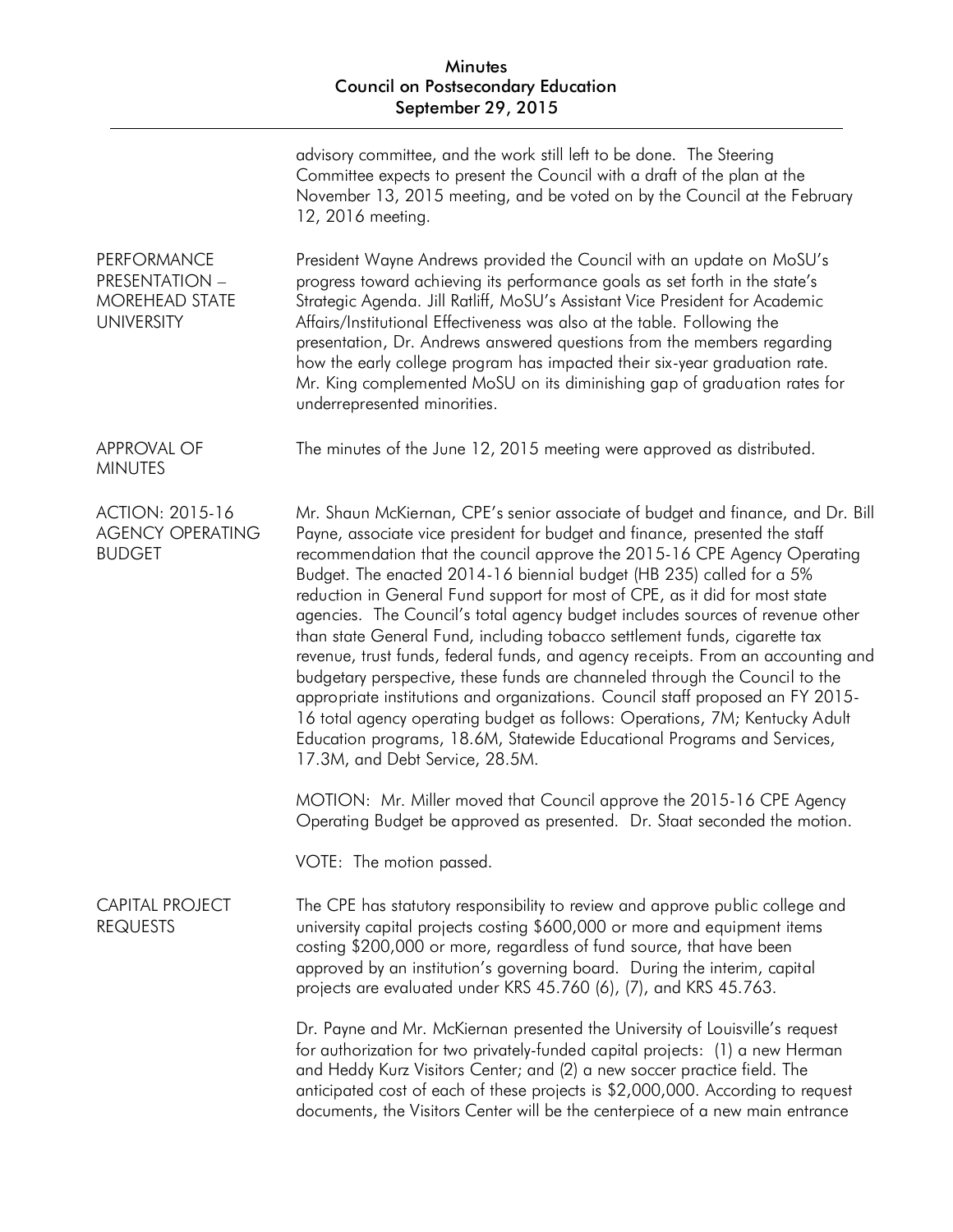to campus (off I-65), it will serve as a meeting place for members of the campus community and outside guests, and it will provide a venue for university staff to direct visitors to appropriate locations, such as the sports park, main campus, and research park. The new soccer field will replace McDonald's field (currently located at the planned site of the new Kurz Visitors Center) and will be constructed near Lynn Stadium. The UofL Athletic Association approved the soccer field project this past June, and the Board of Trustees approved both projects in July.

Mr. McKiernan also presented Kentucky Community and Technical College System's request for authorization for a new Pikeville Technology Center that will be located at Big Sandy Community and Technical College. The new 15,000 square foot center, expected to cost \$4,500,000, will include classroom and lab space and a high-bay training area to house the Kentucky Regional Telecommunications Training Program. Sources of funding for this project include a mix of federal funds (i.e., \$3,278,000 or 73% of total project cost) and agency funds (i.e., \$1,222,000 or 27%). The KCTCS Board of Regents approved the project at its September 18, 2015 meeting.

Both projects requested by the University of Louisville and the project requested by KCTCS meet the statutory requirement that sources of funding for interim projects must be at least 50 percent federal or private funds.

MOTION: Ms. Ridings moved that the Council approve interim authorization for two privately-funded capital projects at the University of Louisville (a Visitors Center, \$2,000,000 and a Soccer Practice Field, \$2,000,000) and one primarily federally-funded capital project at Big Sandy Community and Technical College (Technology Center; \$4,500,000). Mr. Flanagan seconded the motion. The motion passed.

# KENTUCKY/INDIANA TUITION RECIPROCITY **AGREEMENTS**

Tuition reciprocity agreements are contractual arrangements between two or more states that allow citizens of a defined region in one state to enroll at identified institutions (or in specified programs) in another state (and vice versa) for a reduced tuition charge. Students attending an out-of-state institution under such an agreement may also receive special treatment for admission purposes. In general, the advantages of reciprocity agreements include:

- Broader educational access and opportunity for citizens in a region.
- Reduction in unnecessary duplication of academic programs.
- Cost reduction by utilizing academic programs in other states.

The current reciprocity agreement between Kentucky and Indiana will expire on June 30, 2017. Council staff were contacted by state representative James Tipton and asked to explore the possibility of amending the current agreement to allow Spencer County residents to attend Indiana University Southeast as reciprocity students. All parties to the agreement have approved this change. Spencer County, Kentucky is adjacent to both Jefferson and Shelby counties, which already are included in the agreement.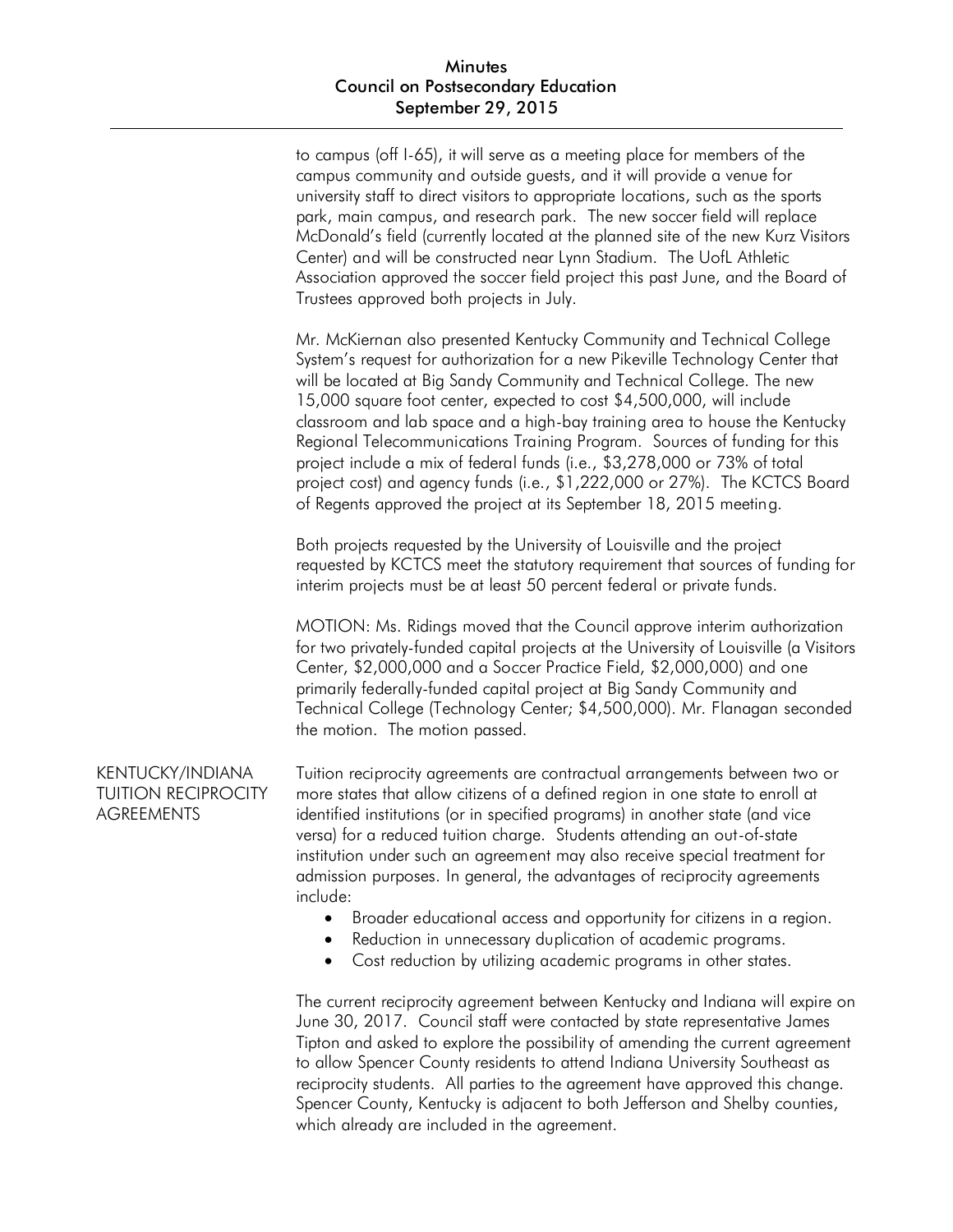|                                                                              | Dr. Payne and Mr. McKiernan presented to the council the revised<br>Kentucky/Indiana reciprocity agreement which was modified to include<br>Spencer County, Kentucky.                                                                                                                                                                                           |
|------------------------------------------------------------------------------|-----------------------------------------------------------------------------------------------------------------------------------------------------------------------------------------------------------------------------------------------------------------------------------------------------------------------------------------------------------------|
|                                                                              | MOTION: Dr. Ayers moved the Council approve addition of Spencer County,<br>Kentucky, to the tuition reciprocity agreement with Indiana. Ms. Miller<br>seconded the motion. The motion passed.                                                                                                                                                                   |
| <b>ACTION: NEW</b><br><b>ACADEMIC PROGRAMS</b>                               | KRS 164.020 (15) empowers the Council on Postsecondary Education to<br>define and approve the offering of all postsecondary education technical,<br>associate, baccalaureate, graduate, and professional degree, certificate, or<br>diploma programs in the public postsecondary education institutions.                                                        |
|                                                                              | Dr. Jay Morgan, CPE's vice president of academic affairs and student success,<br>presented the staff recommendation that the Council approve the following<br>new academic programs:                                                                                                                                                                            |
|                                                                              | Eastern Kentucky University: Bachelor of Science in Biomedical Science;<br>Master of Science in Athletic Training<br>University of Kentucky: Bachelor of Science in Neuroscience<br>$\bullet$<br>University of Louisville: Doctor of Nursing Practice<br>$\bullet$                                                                                              |
|                                                                              | MOTION: Ms. Miller moved that the Council approve the new academic<br>programs as presented. Dr. Ellis seconded the motion. The motion passed.                                                                                                                                                                                                                  |
| CPE PRESIDENT'S<br><b>REPORT TO THE</b><br><b>COUNCIL</b>                    | A written report from President King was provided in the agenda book.<br>Highlights included updates on the dates selected for the 2016 Student<br>Success Summit; the Kentucky Department of Education's selection of its new<br>commissioner, Stephen Pruitt, who takes office on October 16, 2015; and<br>advocacy efforts for the 2016 legislative session. |
| <b>COMMISSIONER OF</b><br><b>EDUCATION REPORT</b>                            | Interim Commissioner Kevin Brown was not available to attend the September<br>29 meeting. He provided a written report in the agenda book.                                                                                                                                                                                                                      |
| <b>COMMITTEE ON</b><br><b>EQUAL</b><br><b>OPPORTUNITIES</b><br><b>REPORT</b> | Dr. Rana Johnson, CPE's chief diversity officer, provided an update on the<br>activities of the Committee on Equal Opportunities. Highlights included the<br>planned sessions and speaker of Diversity Summit scheduled for November 9,<br>2015, and the scheduled dates of the 2016 GMSCPP Statewide conference.                                               |
| <b>COMMITTEE</b><br><b>APPOINTMENTS</b>                                      | Chair Denton made the following committee appointments:                                                                                                                                                                                                                                                                                                         |
|                                                                              | Ms. Miller to the Budget Development Work Group, which discusses<br>and analyzes data related to the long-term fiscal needs of the system<br>and work on an operating and capital budget recommendation for<br>2016-18. This appointment replaces Arnold Taylor, whose term on the<br>Council expired.                                                          |